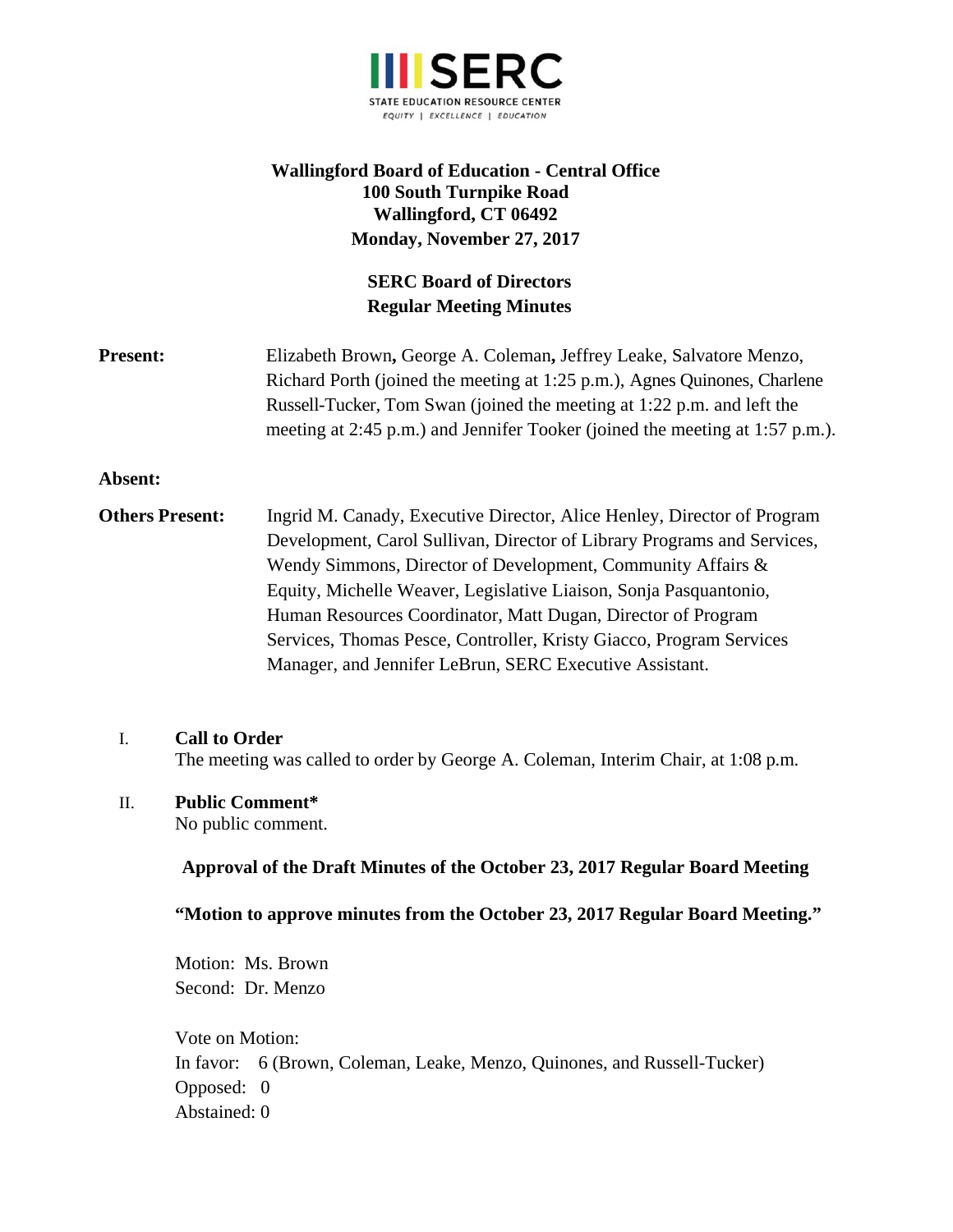## III. **Mr. Coleman proposed a motion to go out of order on the agenda.**

### **"Motion to approve reorder of agenda items."**

Motion: Mr. Leake Second: Dr. Quinones

Vote on Motion: In favor: 6 (Brown, Coleman, Leake, Menzo, Quinones, and Russell-Tucker) Opposed: 0 Abstained: 0

## IV. **Items for Discussion**

a. An Addendum to Current Roscommon Lease

Ms. Weaver provided Board Members with specific information on the current lease at 100 Roscommon Drive. SERC's current lease ends on January 31, 2018. After this date SERC would be considered a hold over tenant. At this time, SERC would be required to pay double rent in addition to all other lease requirements.

Given this information, the board considered asking SERC to begin conversations regarding an addendum to the SERC lease in order to avoid leasing penalties. SERC is asking the Board of Directors to approve a motion that would allow SERC to engage in additional agreements with the leasing agent of 100 Roscommon Drive.

Board Members asked that SERC attempt to negotiate an additional six month lease at this time and to also question if an additional year lease would be more financially beneficial.

There was general conversation.

**"Motion proposed to direct SERC's Executive Director, Ingrid M. Canady to negotiate an addendum to the current lease for a term of six months with the option to extend the lease for an additional six months or to negotiate the most favorable lease option for the agency."** 

Motion: Mr. Leake Second: Dr. Quinones

Vote on Motion: In favor: 6 (Brown, Coleman, Leake, Menzo, Quinones, and Russell-Tucker) Opposed: 0 Abstained: 0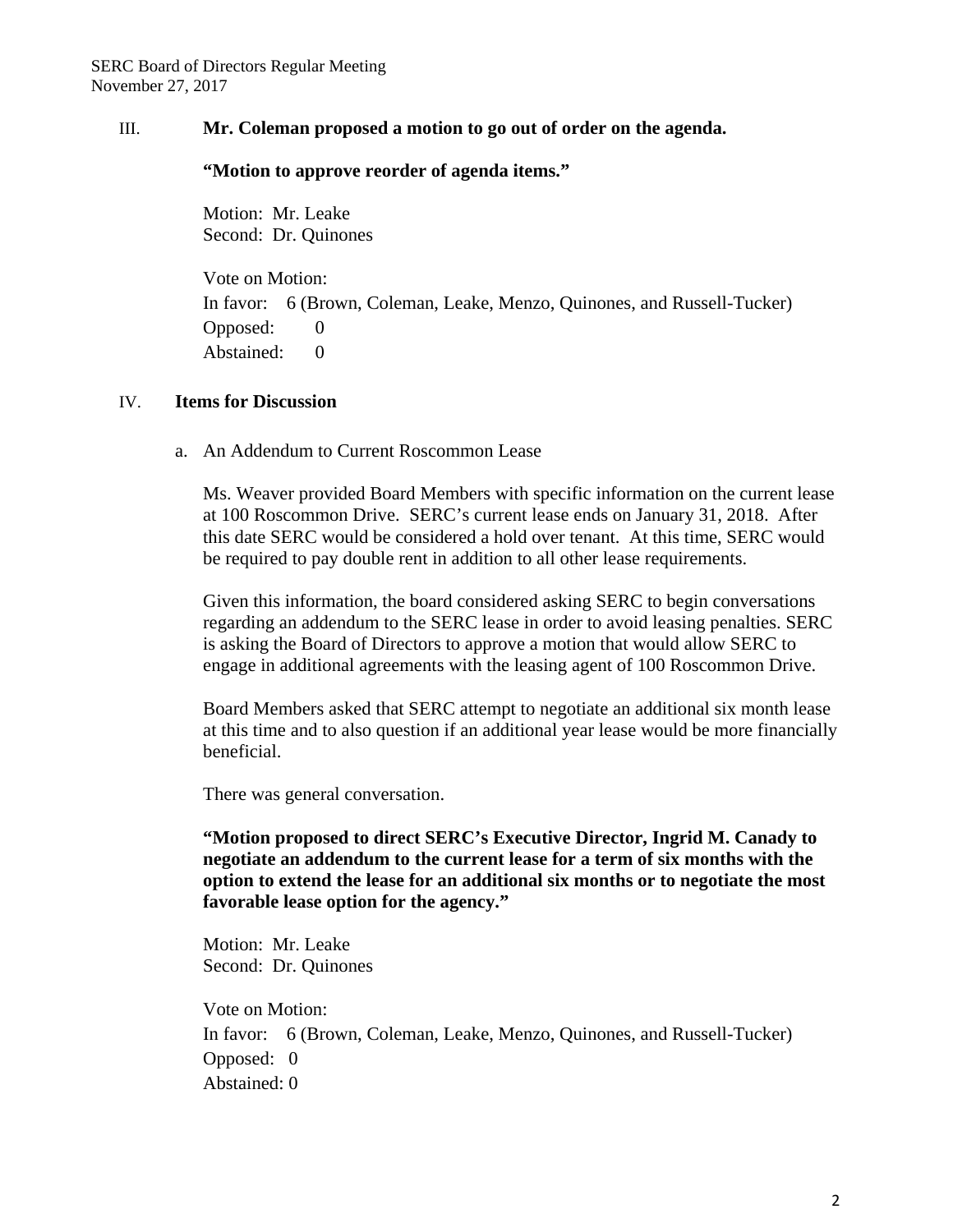## **"Motion proposed to resume regular order of agenda items."**

Motion: Dr. Quinones Second: Ms. Brown

Vote on Motion: In favor: 6 (Brown, Coleman, Leake, Menzo, Quinones, and Russell-Tucker) Opposed: 0 Abstained: 0

## V. **Executive Session to Discuss SERC's Fiscal Operations**

**"Motion to enter into Executive Session for the Purpose of Discussing SERC's Fiscal Operations."** 

 Motion: Ms. Brown Second: Dr. Quinones

 Vote on Motion: In favor: 6 (Brown, Coleman, Leake, Menzo, Quinones, and Russell-Tucker) Opposed: 0 Abstained: 0

The Board voted unanimously to enter into Executive Session at 1:20 p.m.

Present were Board Members Ms. Brown, Mr. Coleman, Mr. Leake, Dr. Menzo, Mr. Porth (joined the meeting at 1:25 p.m.), Dr. Quinones, Ms. Russell-Tucker, Mr. Swan (joined the meeting at 1:22 p.m. and left the meeting 2:45 p.m.) and Ms. Tooker (joined the meeting at 1:57 p.m.). Ingrid M. Canady was also present for all of Executive Session.

## **"Motion to exit Executive Session at 3:12 p.m.**

Motion: Dr. Quinones Second: Ms. Russell-Tucker

Vote on Motion: In favor: 8 (Brown, Coleman, Leake, Menzo, Porth, Quinones, Russell-Tucker and Tooker) Opposed: 0 Abstained: 0